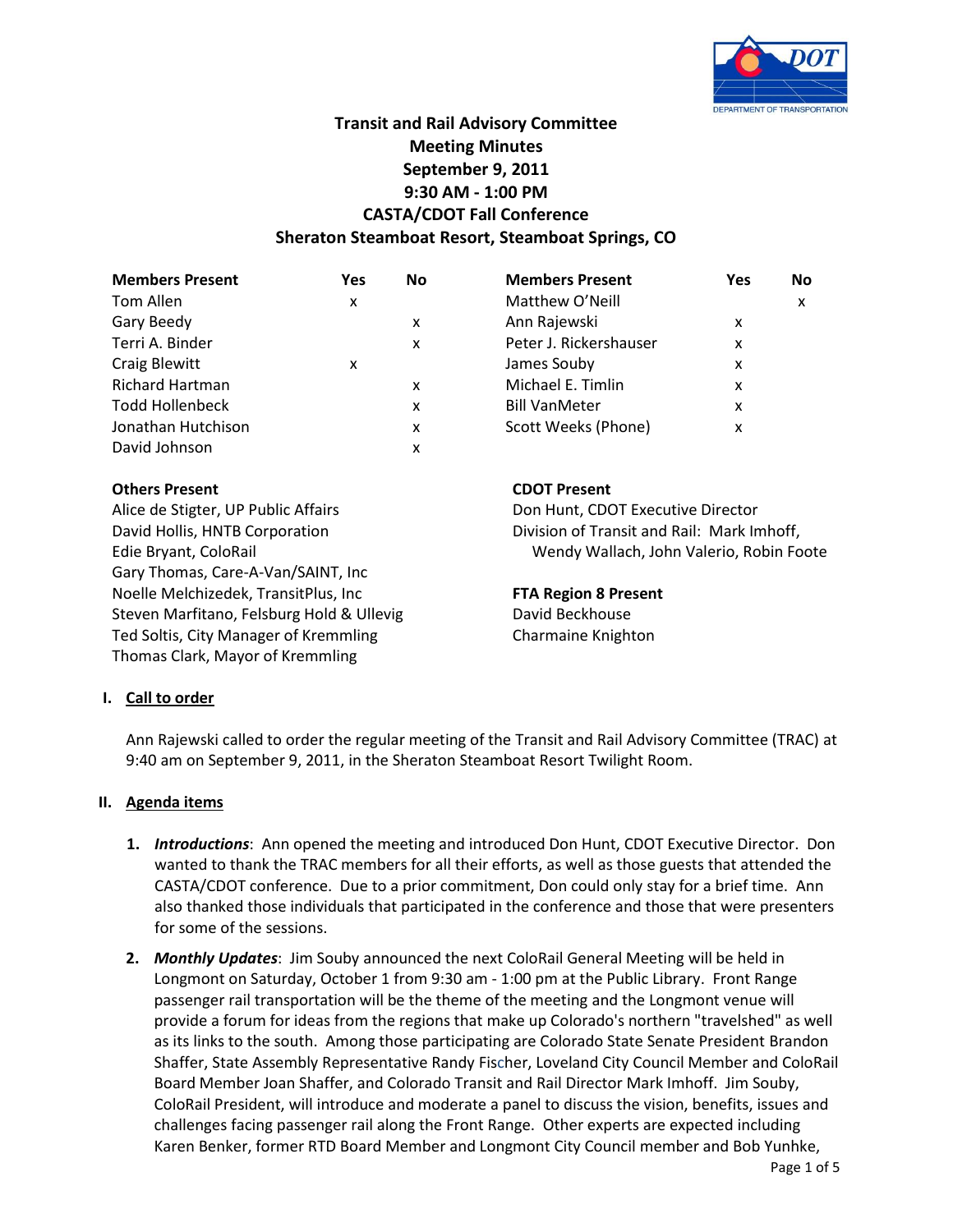Transportation Director for the Southwest Energy Efficiency Project. Representatives from Cheyenne, WY, Colorado Springs, Pueblo, and southern Colorado have also been invited to attend the meeting. Jim requested to share this invitation with your colleagues.

Jim mentioned the Southwest Chief was struggling and the train should stay in Colorado for tourism in Southeastern Colorado. Jim met with several Southeastern Colorado activists to attempt a coalition with Action 22. Action 22 is a volunteer-driven membership organization of individuals, cities, communities, counties, associations, businesses and organizations in a [22](http://www.action22.org/images/MapA22Area.jpg) [county region,](http://www.action22.org/images/MapA22Area.jpg) banding together for a stronger voice on statewide discussion tables, the state legislature, and in Washington, D.C. Action 22's mission is to give voice to Southern Colorado and serve as a leader for cohesive action to affect change and shape the future of Southern Colorado.

Craig Blewitt announced the 2011 Colorado Springs City Budget has been approved and the Front Range Express (FREX) bus service will continue to run in 2011. Operated by Mountain Metropolitan Transit, FREX is the first and only intercity commuter service connecting the Pikes Peak region with the Denver metropolitan area. Introduced in 2004 as a Congestion Mitigation and Air Quality (CMAQ) demonstration project, FREX has quickly become the most successful transportation project to date in the Pikes Peak region and continues to improve mobility options and air quality by reducing traffic congestion along the I-25 corridor each day.

Bill Van Meter announced that on August 31, 2011, U.S. Transportation Secretary Ray LaHood and Federal Transit Administration Administrator Peter Rogoff officially awarded the Regional Transportation District a \$1.03 billion grant for the FasTrack Gold Line/East Corridor to Denver International Airport and Arvada/Wheat Ridge. This is a major milestone for the FasTracks Transit Expansion Program. A special signing ceremony was followed by the groundbreaking for the Gold Line at the site of the future Olde Town Arvada rail station.

Pete Rickershauser announced the floods of 2011 along the Missouri River had a dramatic impact on BNSF's network and tracks were shut down or traffic was rerouted. UP also had problems with Missouri Valley, IA, which also shut down their east-west main. Pete stated both lines have now been resumed.

*Funding Freight Rail*: Pete Rickershauser provided a PowerPoint presentation (attached) on Funding Freight Rail. Some of the characteristics of freight include privately-owned network; the same company usually owns, manages, and maintains the track and operates trains over it; and there is no automatic access to another railroad's tracks. There is little government funding; however, the regulations are still substantial. For example networks must comply with the Federal Rail Administration safety regulations and the Surface Transportation Board regulations for rates and services.

The Class I Second Quarter Earnings for Operating Revenues for 2011 compared to 2010 increased 16 percent. This revenue is used for maintenance and expansion in order to keep the facilities in services today, for tomorrow. Pete mentioned that 70-80 percent of today's profits are spent on maintenance for tomorrow's railroads. The balance is spent on capital; for example, cars, computers, and the expansion of the network.

According to the 2006 U.S. Department of Transportation Projections, the future demand for freight transportation will double by the year 2035; from 19 billion tons of freight transported in the U.S. in 2002 to 38 billion tons in 2035. This was a projection before the economy crashed. The National Rail Capacity Study conducted in 2007 was requested by the National Surface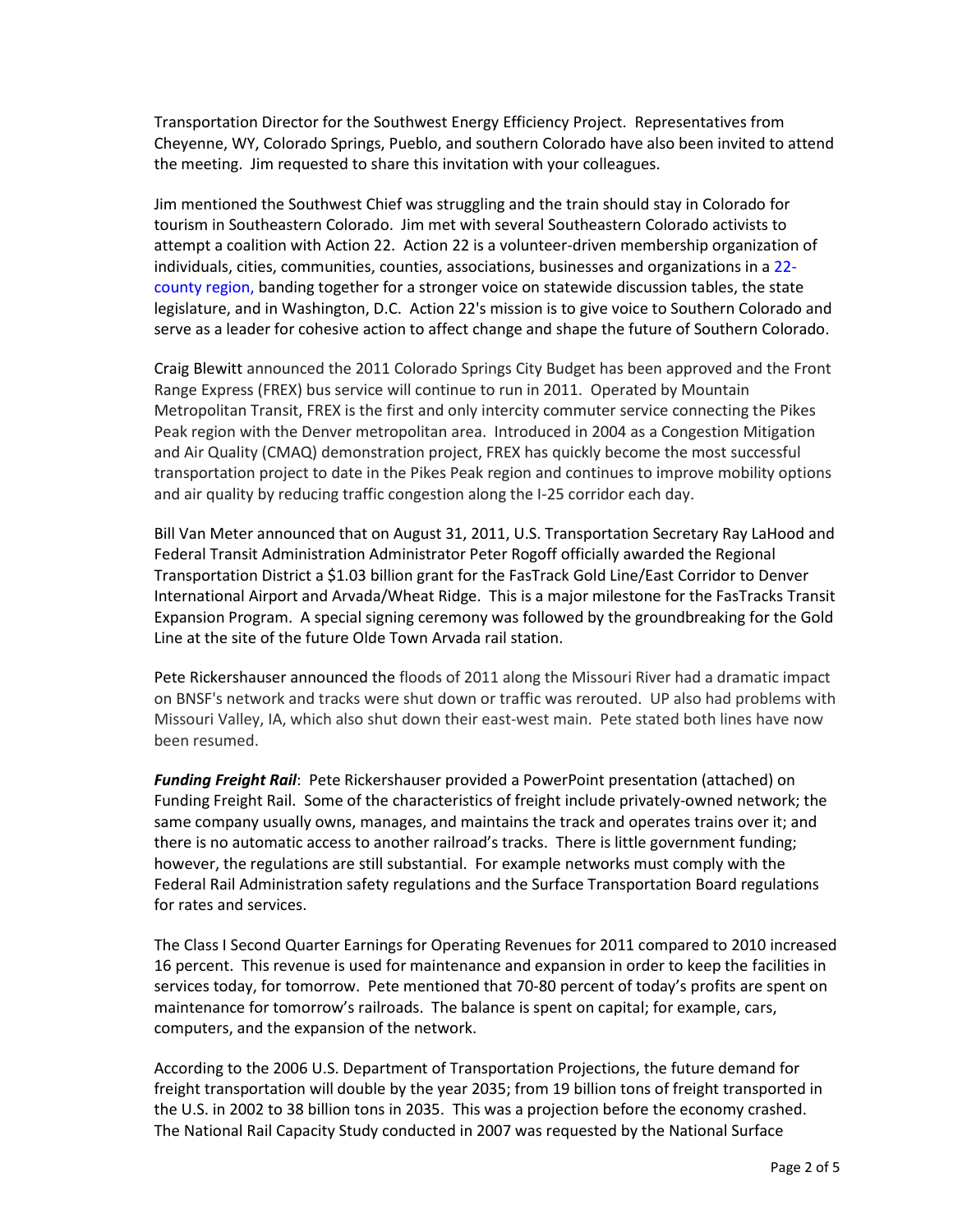Transportation Policy and Revenue Study Commission, commissioned by the Association of American Railroads, and prepared by Cambridge Systematics, Inc. The study participants included BNSF Railway, CSX, Norfolk Southern, Union Pacific, Association of American Railroads, and the American Short Line and Regional Railroad Association. The full report can be accessed by going to the Association of American Railroads' website at [www.aar.org.](http://www.aar.org/)

The purpose of the study was to estimate the rail freight infrastructure improvements and investments needed to meet the U.S. Department of Transportation's projected demand for rail freight transportation in 2035. Key findings included a \$148 billion investment (in 2007 dollars) for infrastructure expansion over the next 28 years is required to keep pace with economic growth and meet the U.S. DOT's forecasted demands. Class I freight railroads' share is projected to be \$135 billion; shortline and regional freight railroads' share is projected to be \$13 billion. Without this investment, 30 percent of the rail miles in the primary corridors will be operating above capacity by 2035, causing severe congestion that will affect every region of the country and potentially shift freight to an already heavily congested highway system. The Class I railroads anticipate that they will be able to generate approximately \$96 billion of their \$135 billion share through increased earnings from revenue growth, higher volumes, and productivity improvements, while continuing to renew existing infrastructure and equipment. This leaves a balance for the Class I railroads of \$39 billion or about \$1.4 billion per year. This could be funded from railroad investment tax incentives, public-private partnerships, or other sources. For example the Investment Tax Credit for new capacity. This is the first study of its kind to put a "price tag" on a 30 year look into the future for freight rail infrastructure needs. The study demonstrates that public-private partnerships will be necessary in order for the public to realize the full benefits of freight rail and maintain capacity.

Pete mentioned several Federal Funding Programs. These include the Railroad Rehabilitation and Improvement Financing (RRIF), Congestion Mitigation and Air Quality Improvement Program (CMAQ), Surface Transportation Program (STP), Rail Line Relocation Grant Program, Transportation Infrastructure Finance and Innovation Act (TIFIA), Private Activity Bonds, and the Transportation Investment Generating Economic Recovery (Tiger) III.

On December 17, 2010, President signed the Middle Class Tax Relief Act of 2010 extending short line's Section 45G Tax Credit for tax years 2010 and 2011. Section 45G enables regionals and short lines to claim a tax credit of 50 cents for every dollar spent on infrastructure improvements, up to an annual cap of \$3,500/mile of owned or leased track. Efforts to extend the act into 2012 are now underway.

**3.** *Union Pacific (UP) Update*: Alice de Stigter, Interim Corporate Relations Coordinator, announced Dick Hartman will be out due to illness. Alice is an attorney and has worked as a UP litigator for 11 years. Alice emphasized safety rules are developed working with engineering departments versus operating departments and how difficult it can be to coordinate. Alice informed the group that Kelly Aberay manages the UP website, works with the contracting department, and on public projects. Alice discussed the protocol for "Safety First" as protection of 1) employees, 2) community, and 3) property all while providing goods and services. A brief discussion occurred regarding the Craig subdivision; UP runs track through Steamboat along the river and next to the bike path. The bike path is very popular. To ensure safety, UP has Special Agents (rail road police) to identify issues that pass through this area and bring the issues to the community. UP wants to encourage use of the bike path, but to do it safely. To do this they created two concrete boxes; the rail goes above and the bike path goes underneath. This is one example of how the railroad and the community can solve key issues. Trespassing is also a huge issue and discussions are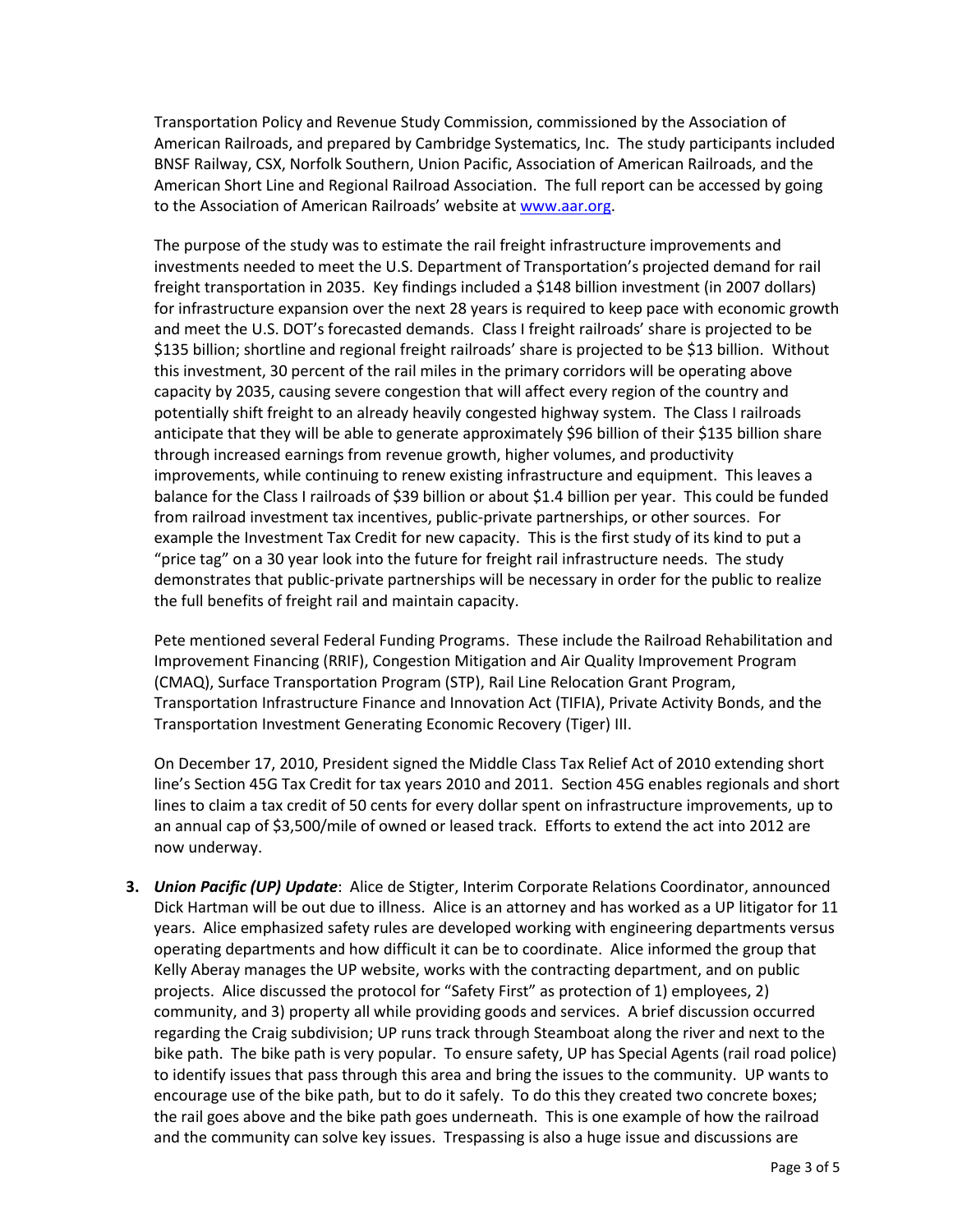currently in place regarding the placement of fences adjacent to portions of the rail. Rail safety requires no one within 25 feet of the track. Until the fence can be placed, UP has posted no trespassing signs.

Someone asked how often the Special Agents inspect the track. Alice responded daily or every three days depending on the weather. There are vehicles placed on the track that detect rail and crossing deficiencies using technologies and cameras.

- **4.** *DTR Update*: Mark Imhoff provided the following updates.
	- State Rail Plan: Six workshops were held around the state in August and September to receive input from key stakeholders on various elements of Colorado's State Freight and Passenger Rail Plan (SFPRP). The draft of the study will be available in October.
	- Interregional Connectivity Study: Proposals were received in August and a short-list was created. Two firms will be interviewed and a consultant selection will occur in October.
	- Advanced Guideway System (AGS) Study for the I-70 Mountain Corridor: The scope of work is being finalized and will be reviewed by the AGS Project Leadership Team. The Request for Proposals will be advertised in October.
	- Southwest Chief: CDOT has had two meetings with Amtrack regarding this line. Discussions are on hold until Amtrack coordinates with New Mexico and Kansas.
	- Towner Line: The V&S has indicated they will purchase the line. The initial thought for the funds would be a Loan Program for short lines; however, indications from the Government Relations Office are the funds would be used to balance the state budget. Wendy Wallach put together a report for the legislature on the abandonment of the line.
	- 2012 FTA Grants: Contracts expected to be executed by January 1, 2012. Reconciling old funds to help grantees at the 2011 operating level and the opportunity for increased funding. A new template has been developed for FASTER contracts. Contracts are now flowing with little to no hurdles.
	- Senate Bill (SB) 37: The Transportation Commission will review the report regarding the preservation of the rail road right-of-way. The SB was established in 2000 with the directive to report annually on what line(s) may be abandoned and what should be preserved. The situation and recommendations have remained constant.
	- Comment period for the State Rail Plan: Currently there is no deadline; however, please submit written comments as soon as possible. Mark would like comments by the middle of the month; all comments received will be considered in the study.
	- General Professional III: The Rail and Special Projects Sections will be announcing a fulltime position in October. This employee will work with Wendy on performance integration, 2040 Plan, and other rail projects and studies. Mike Cheroutes, Director, High Performance Transportation Enterprise (HPTE) (a subsidiary of CDOT) has filled a position to oversee financial feasibility, which can support DTR. HPTE is an enterprise authorized under legislation and intentionally set for public-private partnerships.